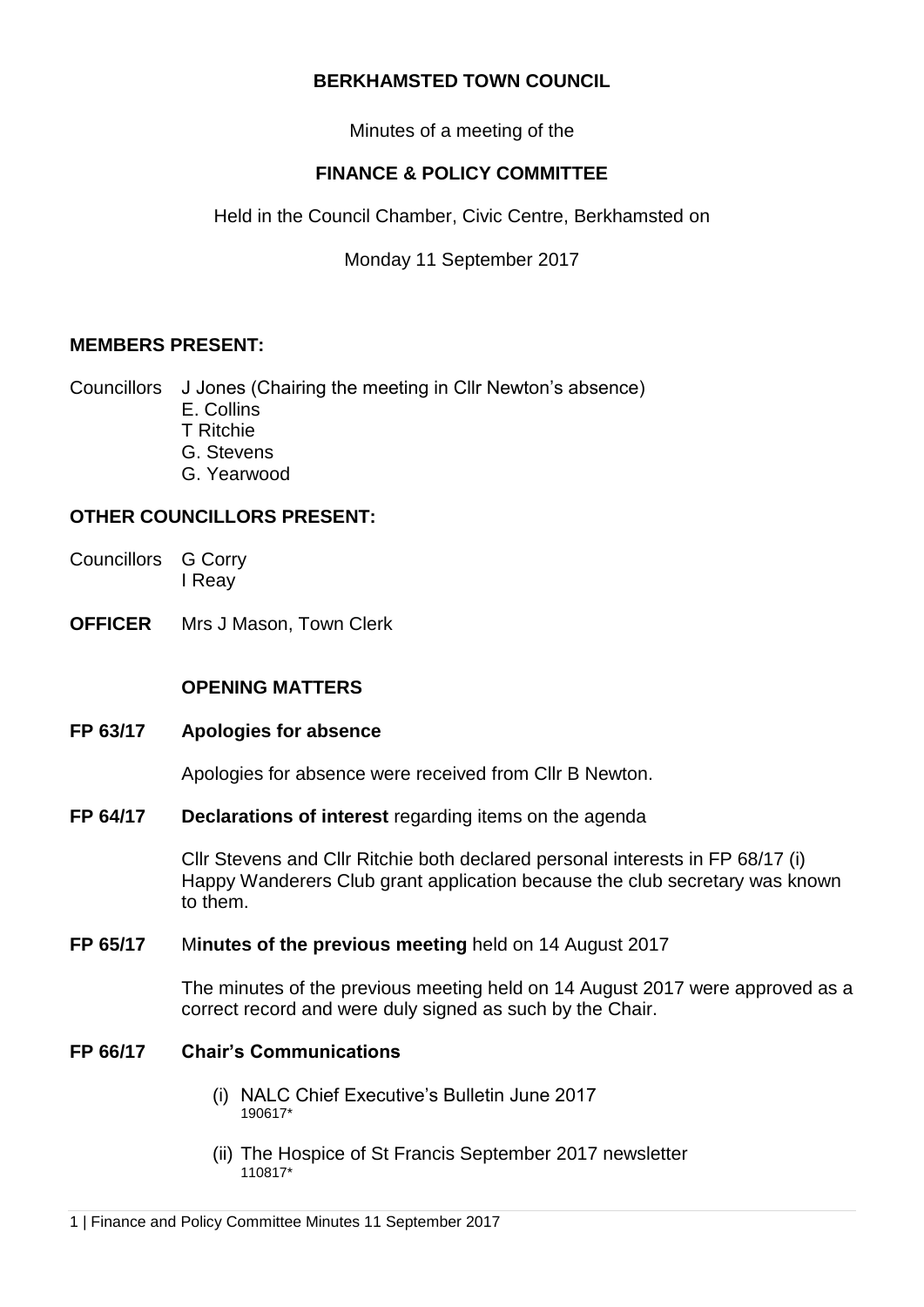## **FP 67/17 To suspend Standing Orders to allow public participation**

No members of the public were present.

### **FINANCIAL MATTERS**

### **FP 68/17 Grant Application – to consider the following applications**

(i) Happy Wanderers Club for the Disabled: Application for £650 towards disabled access coach hire for the club's Broadening Horizons Project which takes members on outings outside their normal ambit.

The application was reviewed. Cllr Stevens proposed and Cllr Jones seconded that a grant of £650 be made to the Happy Wanderers Club. This was **RESOLVED** unanimously.

(ii) Herts Vision Loss: Application for £1,000 towards funding for a home visiting service for older people in Berkhamsted.

The application was reviewed. Following a discussion it was **RESOLVED** that the Town Clerk should ask Herts Vision Loss' Chief Executive for details of how many people in Berkhamsted would benefit from the project; the Committee were not clear as to whether this was a Berkhamsted specific project or one that covered the whole county.

### **Action Town Clerk**

### **FP 69/17 Income and Expenditure including Receipts and Payments Schedule**

(i) The Income and Expenditure and Variance Analysis at 31 July 2017 was noted and approved. Significant variances were discussed. Income code 0125 Community Infrastructure Levy, was already slightly over budget with additional income anticipated after the month end. It was proposed that a meeting of the CIL Working Group should therefore be called to put forward project proposals.

### **Action Town Clerk**

Turning to expenditure code 7303 Water Supply Charges (Allotments), it was noted that a large water bill for Dellfield Allotment site had been received (£1,706.43) and had been discussed by the Finance Officer with Affinity Water. She had established that the meter had not been read by Affinity for some time. There is not a leak at the site and investigations continue.

#### **Action Town Clerk**

(ii) The Receipts and Payments Schedule for the period 1 – 31 July 2017 had been sent to Cllr J Jones (in Cllr Newton's absence) and G Stevens for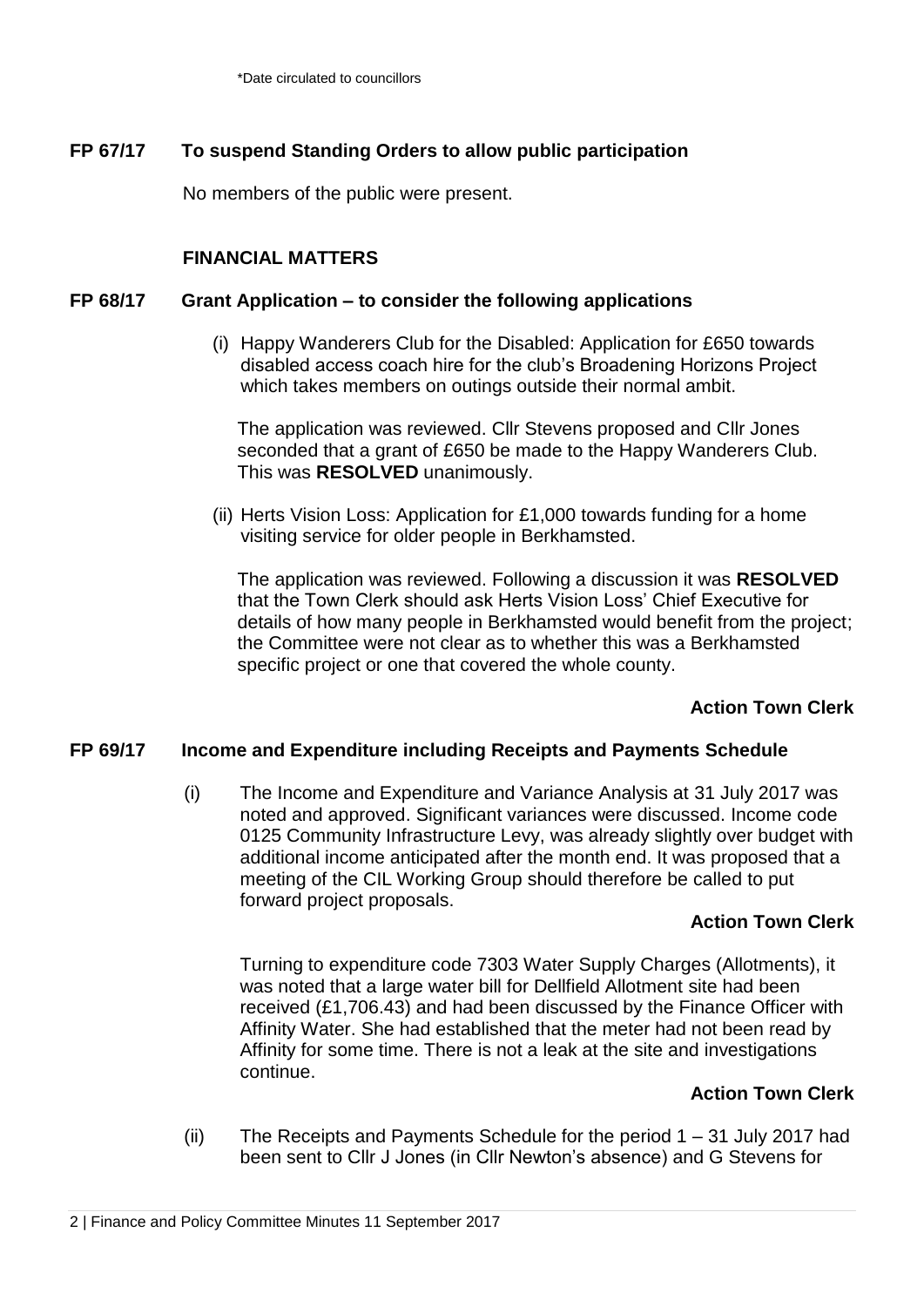scrutiny and they had both initialled the schedule which was now received and approved.

## **FP 70/17 HCC Highways Projects – to consider recommendations made at the T & E Committee held on 21 August 2017 (TE 77/17 and 78/17 refer)**

(i) Parking in Bridgewater Road

Cllr Reay confirmed that the T & E Committee had supported a motion to extend the commuter parking ban in Bridgewater Road and had made a recommendation that a contribution should be made towards the public engagement stage.

Following a discussion it was

- a. **Agreed** to support the motion and
- b. **RESOLVED** that a contribution of up to £2,350 should be made by the Town Council towards the cost of the public engagement stage of the project. This contribution will be made in the current financial year (subject to the anticipated progress being made with the project). Therefore, it would be necessary to make an adjustment to the current year budget and make a virement to a new budget code from reserves to cover the cost of this expenditure. This virement will be referred to Full Council on 25 September.

## **Action Town Clerk**

### (ii) 20 mph zones

The T & E Committee had supported a motion to introduce a 20mph zone in an area roughly bounded by Ellesmere Road, Bank Mill, High Street, Mill Street and Station Road. (Maps are available to view on the Town Council website.) The T & E Committee had also made a recommendation that up to £5,000 be contributed towards the cost of the project. These proposals were now being referred to the F & P Committee for a decision.

A discussion followed. Cllr Reay explained that the public engagement stage of the project would cost £6,440 and that failure to secure funding could lead to delays until the next financial year. Cllr Yearwood proposed that the T & E recommendation should be amended and that a contribution of up to £6,440 should be made to fund the public engagement stage. Cllr Stevens seconded this proposal.

A vote was taken and four councillors supported the above amendment with one councillor voting against. It was therefore

- a. **Agreed** to support the motion and
- b. **RESOLVED** that a contribution of £6,440 should be made by the Town Council towards the cost of the public engagement stage of the project. This contribution will be made in the current financial year (subject to the anticipated progress being made with the project). Therefore, it will be necessary to make an adjustment to the current year budget and make a virement to a new budget code from reserves to cover the cost of this